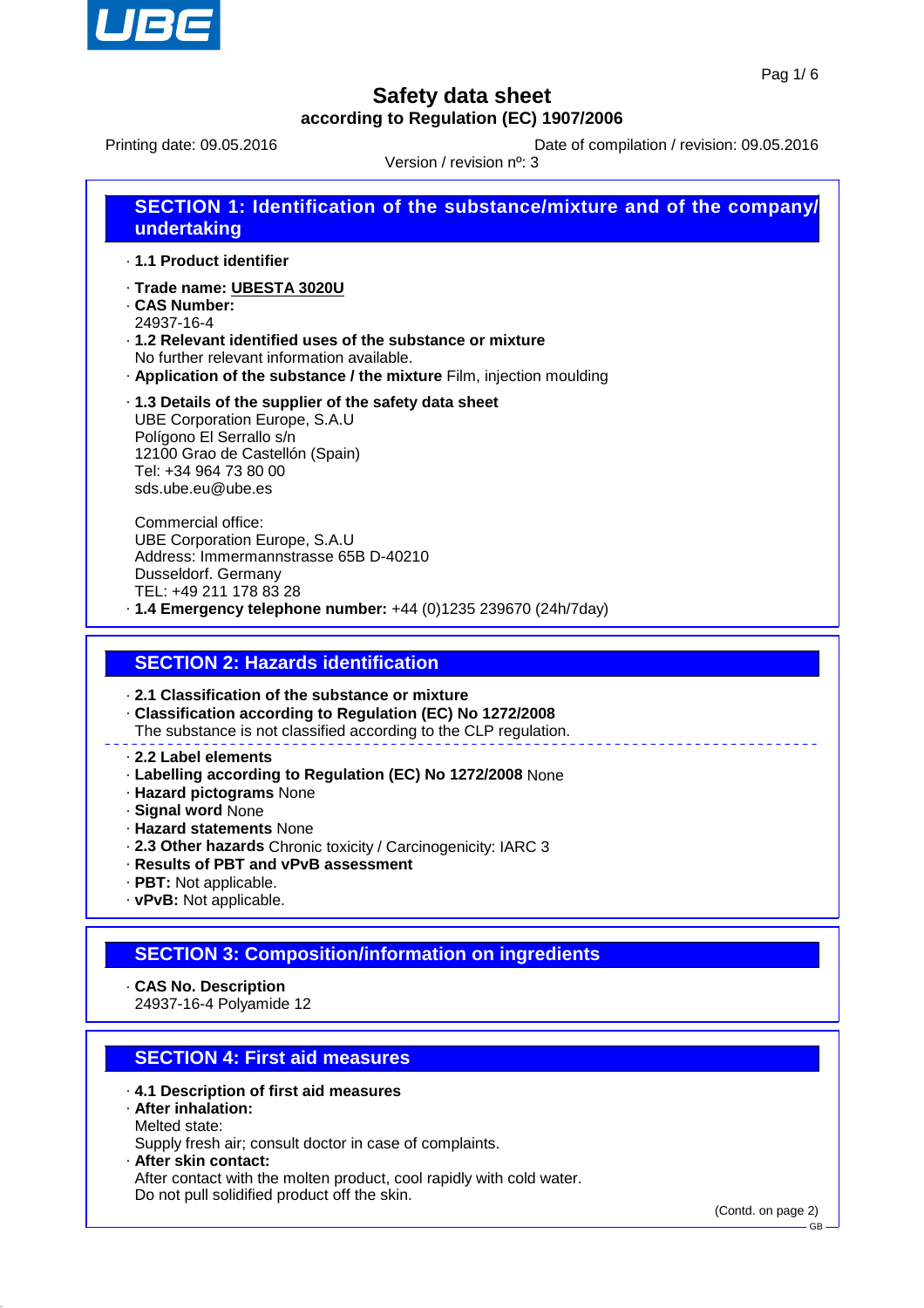

Printing date: 09.05.2016 **Date of compilation / revision: 09.05.2016** 

Version / revision nº: 3

**Trade name: UBESTA 3020U**

Seek medical treatment.

- · **After eye contact:**
- Rinse opened eye for several minutes under running water. If symptoms persist, consult a doctor. · **After swallowing:**

Rinse out mouth and then drink plenty of water.

- Seek medical treatment.
- · **4.2 Most important symptoms and effects, both acute and delayed** No further relevant information available.
- · **4.3 Indication of any immediate medical attention and special treatment needed**
- No further relevant information available.

### **SECTION 5: Firefighting measures**

- · **5.1 Extinguishing media**
- · **Suitable extinguishing agents: Water**
- Fire-extinguishing powder
- Carbon dioxide

#### · **5.2 Special hazards arising from the substance or mixture**

In case of fire, the following can be released: Carbon monoxide (CO) Carbon Dioxide (CO2) Under certain fire conditions, traces of other toxic gases cannot be excluded, e.g.: Hydrogen cyanide (HCN)

- Ammonia (NH3)
- · **5.3 Advice for firefighters**
- · **Protective equipment:** Wear fully protective suit.

Wear self-contained respiratory protective device.

# **SECTION 6: Accidental release measures**

- · **6.1 Personal precautions, protective equipment and emergency procedures** Not required.
- · **6.2 Environmental precautions:** Do not allow to enter sewers/ surface or ground water.
- · **6.3 Methods and material for containment and cleaning up:** Send for recovery or disposal in suitable receptacles.
- · **6.4 Reference to other sections**
	- See Section 7 for information on safe handling.
- See Section 8 for information on personal protection equipment.
- See Section 13 for disposal information.

# **SECTION 7: Handling and storage**

- · **7.1 Precautions for safe handling** molten state: Handle with care - Do not subject to grinding/shock/friction. No special measures required.
- · **Information about fire and explosion protection:** Protect against electrostatic charges.

(Contd. on page 3) GB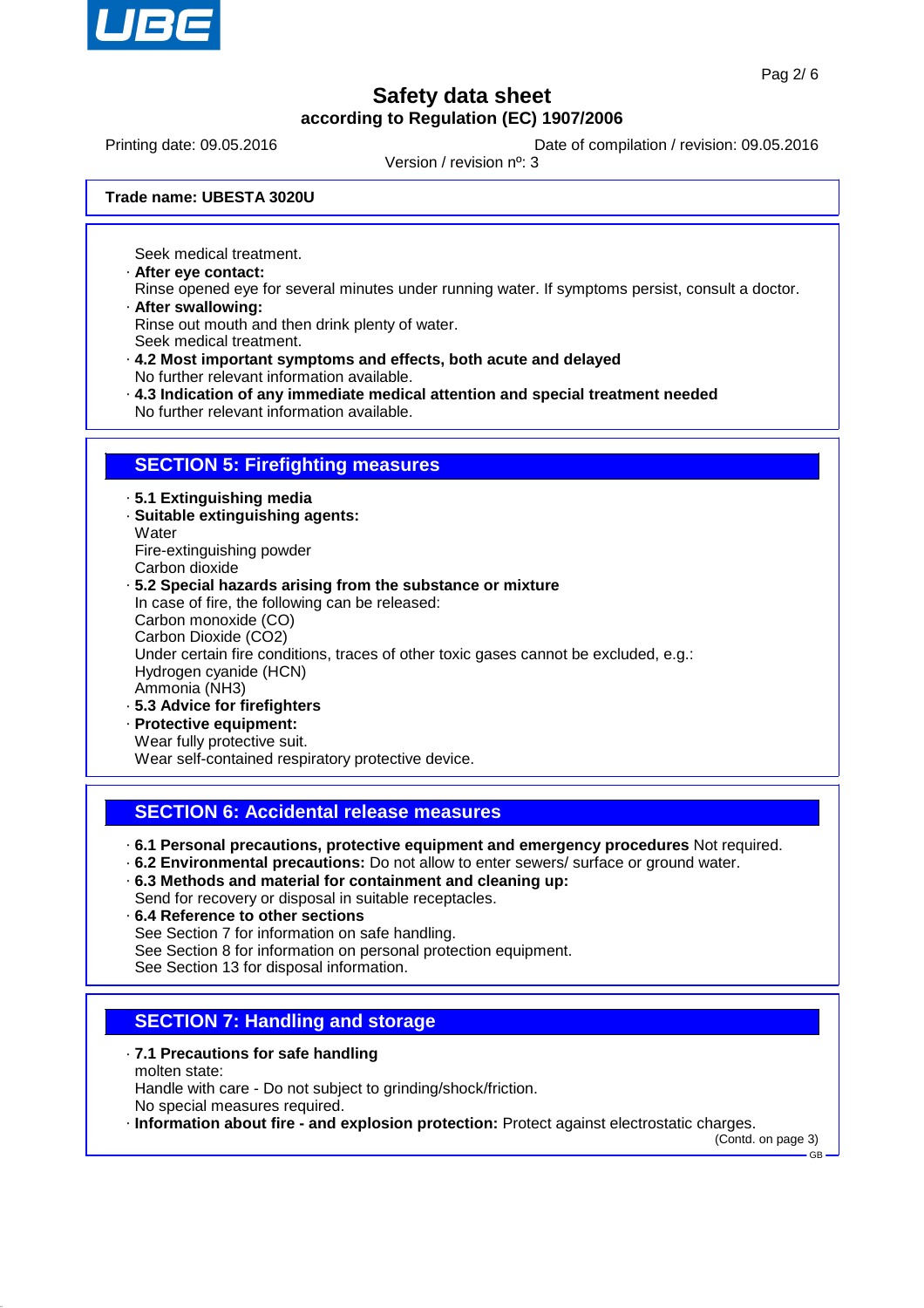

GB

# **Safety data sheet according to Regulation (EC) 1907/2006**

Printing date: 09.05.2016 **Date of compilation / revision: 09.05.2016** 

Version / revision nº: 3

**Trade name: UBESTA 3020U**

- · **7.2 Conditions for safe storage, including any incompatibilities**
- · **Storage:**
- · **Requirements to be met by storerooms and receptacles:** Store in cool, dry conditions in well sealed receptacles.
- · **Information about storage in one common storage facility:** Not required.
- · **Further information about storage conditions:** Protect from heat and direct sunlight.
- · **7.3 Specific end use(s)** No further relevant information available.



· **Additional information about design of technical facilities:** No further data; see item 7.

- · **8.1 Control parameters**
- · **Ingredients with limit values that require monitoring at the workplace:** Not available
- · **Additional information:** The lists valid during the making were used as basis.
- · **8.2 Exposure controls**
- · **Personal protective equipment:**
- · **General protective and hygienic measures:** The usual precautionary measures are to be adhered to when handling chemicals. Avoid skin contact with the liquefied material. Avoid breathing dust/fume/vapours.
- · **Respiratory protection:** Not necessary if room is well-ventilated.
- · **Protection of hands:**
- Melted state:



Protective gloves

Heat protection gloves

- · **Material of gloves**
- Melted state: Heat protection gloves
- · **Eye protection:** Melted state:

Face protection



Safety glasses

· **Skin and body protection:** Protective work clothing

| <b>SECTION 9: Physical and chemical properties</b>              |                                                                                        |  |
|-----------------------------------------------------------------|----------------------------------------------------------------------------------------|--|
| <b>General Information</b><br>· Appearance:<br>Form:<br>Colour: | . 9.1 Information on basic physical and chemical properties<br><b>Pellets</b><br>White |  |
| Odour:                                                          | Odourless                                                                              |  |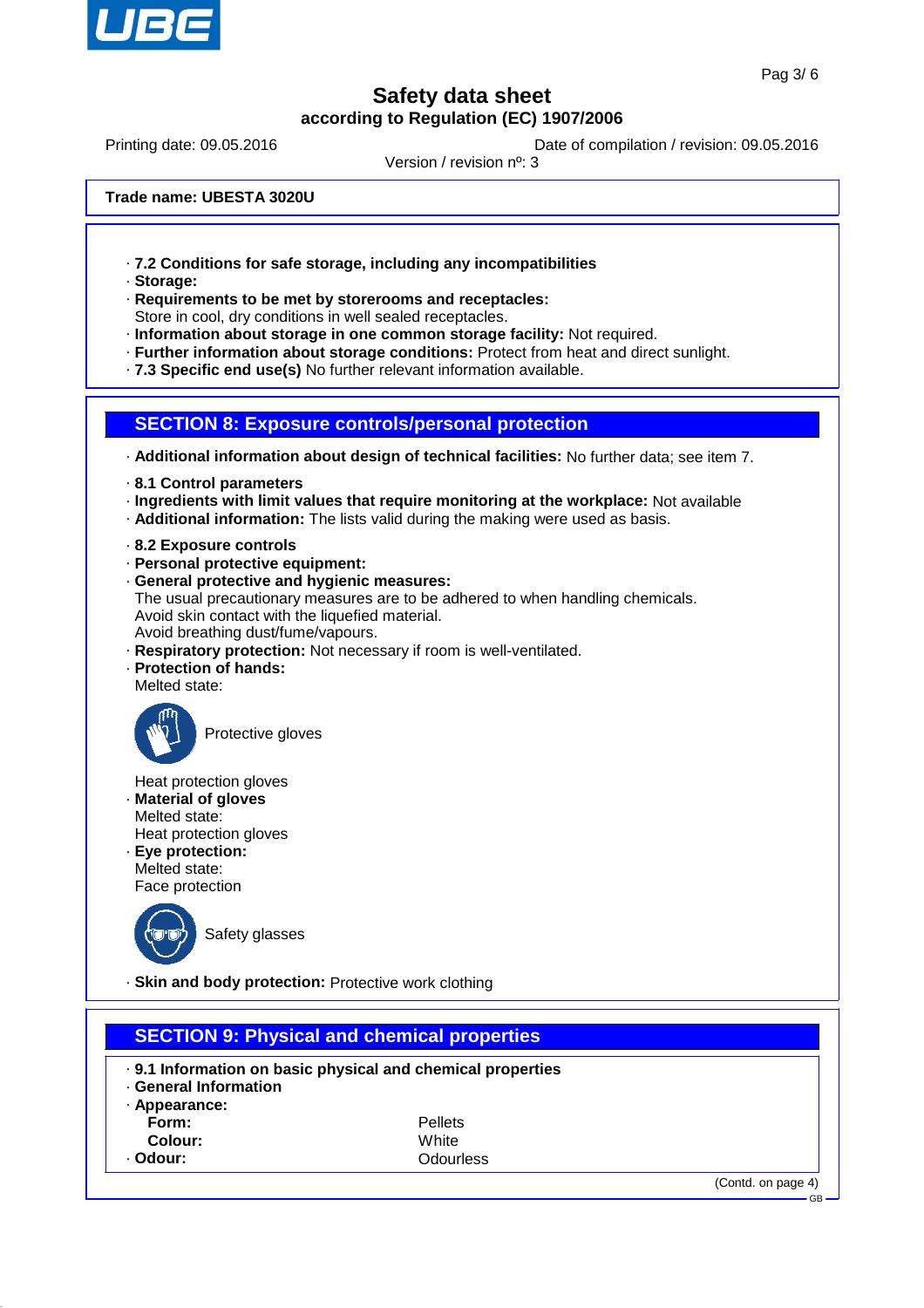

Printing date: 09.05.2016 **Date of compilation / revision: 09.05.2016** 

Version / revision nº: 3

**Trade name: UBESTA 3020U**

| · pH-value:                                                                |                                               |  |  |
|----------------------------------------------------------------------------|-----------------------------------------------|--|--|
|                                                                            | Not applicable.                               |  |  |
| Change in condition                                                        | 170-180 °C                                    |  |  |
| <b>Melting point/Melting range:</b><br><b>Boiling point/Boiling range:</b> | Undetermined.                                 |  |  |
|                                                                            |                                               |  |  |
| · Flash point:                                                             | Not applicable.                               |  |  |
| · Flammability (solid, gaseous):                                           | Product is not flammable.                     |  |  |
| · Ignition temperature                                                     | Not determined                                |  |  |
| Danger of explosion:                                                       | Product does not present an explosion hazard. |  |  |
| · Explosion limits:                                                        |                                               |  |  |
| Lower:                                                                     | Not determined.                               |  |  |
| Upper:                                                                     | Not determined.                               |  |  |
| Oxidising properties                                                       | Not determined.                               |  |  |
| · Vapour pressure:                                                         | Not applicable.                               |  |  |
| ⋅ Density at 20 °C:                                                        | $0,97-1.07$ g/cm <sup>3</sup>                 |  |  |
| · Vapour density                                                           | Not applicable for being a solid              |  |  |
| <b>Evaporation rate</b>                                                    | Not applicable because it is a solid mixture  |  |  |
| · Solubility in / Miscibility with                                         |                                               |  |  |
| water:                                                                     | Insoluble.                                    |  |  |
| · Partition coefficient (n-octanol/water): Not determined for mixture.     |                                               |  |  |
| · Viscosity:                                                               |                                               |  |  |
| Dynamic:                                                                   | Not applicable.                               |  |  |
| Kinematic:                                                                 | Not applicable.                               |  |  |
| · Solvent content:                                                         |                                               |  |  |
| VOC (EC)                                                                   | 0.00%                                         |  |  |
| · 9.2 Other information                                                    | No further relevant information available.    |  |  |

# **SECTION 10: Stability and reactivity**

- · **10.1 Reactivity** No further relevant information available.
- · **10.2 Chemical stability**
- · **Thermal decomposition / conditions to be avoided:** Stable at environment temperature. No decomposition if used according to specifications.
- · **10.3 Possibility of hazardous reactions** No dangerous reactions known.
- · **10.4 Conditions to avoid** No further relevant information available.
- · **10.5 Incompatible materials:** Oxidizing agents, acids, bases and reactive agents.
- · **10.6 Hazardous decomposition products:**
- Carbon monoxide
- Carbon dioxide
- Hydrogen cyanide (prussic acid) Ammonia

(Contd. on page 5)

GB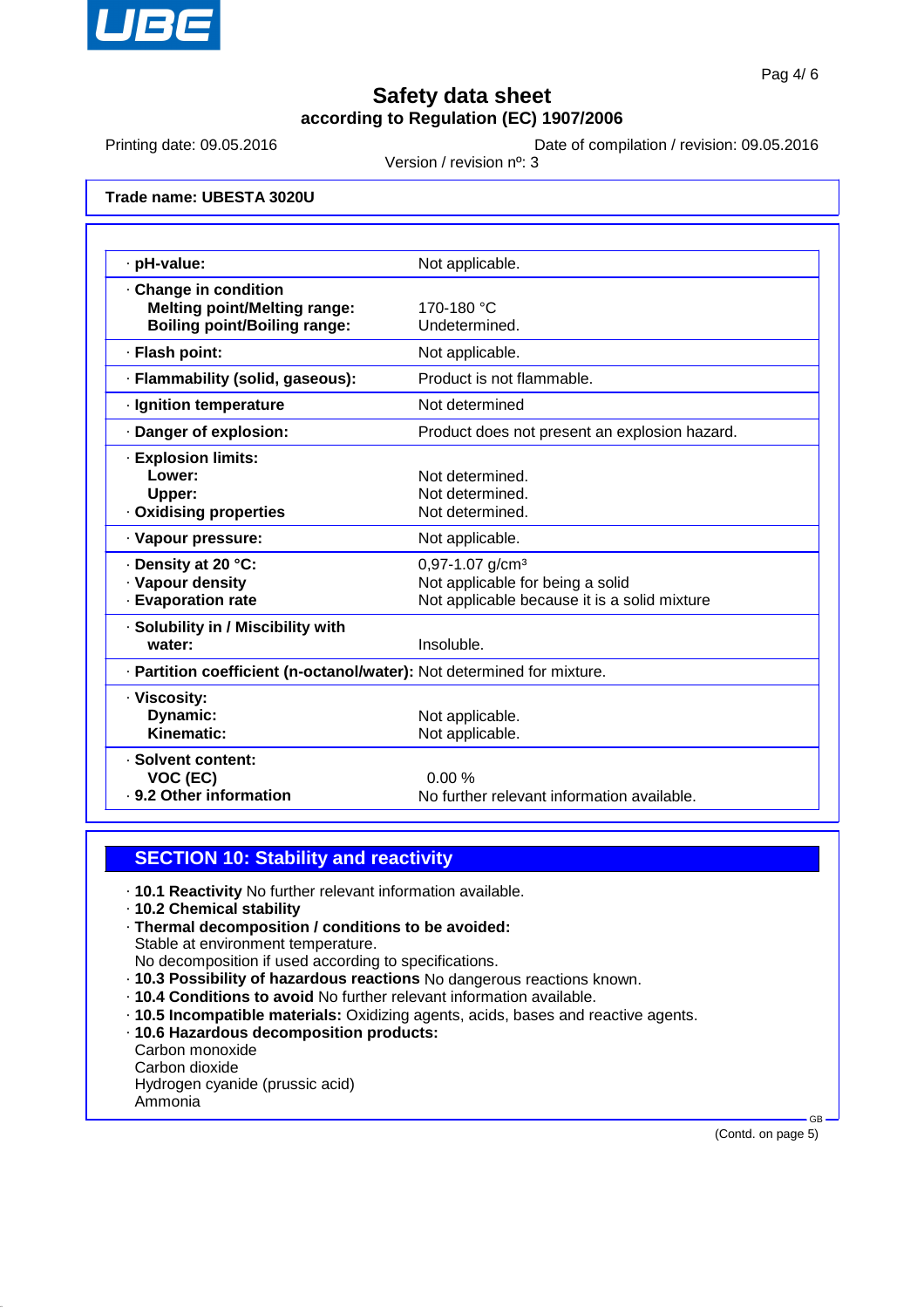

Printing date: 09.05.2016 **Date of compilation / revision: 09.05.2016** 

Version / revision nº: 3

**Trade name: UBESTA 3020U**

### **SECTION 11: Toxicological information**

· **11.1 Information on toxicological effects**

- · **Acute toxicity** Based on available data, the classification criteria are not met.
- · **Primary irritant effect:**
- · **Skin corrosion/irritation** Based on available data, the classification criteria are not met.
- · **Serious eye damage/irritation** Based on available data, the classification criteria are not met.
- · **Respiratory or skin sensitisation** Based on available data, the classification criteria are not met.
- · **CMR effects (carcinogenity, mutagenicity and toxicity for reproduction)**
- · **Germ cell mutagenicity** Based on available data, the classification criteria are not met.
- · **Carcinogenicity** Based on available data, the classification criteria are not met.
- · **Reproductive toxicity** Based on available data, the classification criteria are not met.
- · **STOT-single exposure** Based on available data, the classification criteria are not met.
- · **STOT-repeated exposure** Based on available data, the classification criteria are not met.
- · **Aspiration hazard** Based on available data, the classification criteria are not met.

#### **SECTION 12: Ecological information**

- · **12.1 Toxicity**
- · **Aquatic toxicity:** No further relevant information available.
- · **12.2 Persistence and degradability** No further relevant information available.
- · **12.3 Bioaccumulative potential** No further relevant information available.
- · **12.4 Mobility in soil** No further relevant information available.
- · **Additional ecological information:**
- · **General notes:** At present there are no ecotoxicological assessments.
- · **12.5 Results of PBT and vPvB assessment**
- · **PBT:** Not applicable.
- · **vPvB:** Not applicable.
- · **12.6 Other adverse effects** No further relevant information available.

# **SECTION 13: Disposal considerations**

#### · **13.1 Waste treatment methods**

· **Recommendation**

Must not be disposed together with household garbage. Do not allow product to reach sewage system.

- · **Uncleaned packaging:**
- · **Recommendation:** Disposal must be made according to official regulations.

| <b>SECTION 14: Transport information</b>                 |      |                                 |  |  |
|----------------------------------------------------------|------|---------------------------------|--|--|
| ⋅ 14.1 UN-Number<br>· ADR, ADN, IMDG, IATA               | None |                                 |  |  |
| · 14.2 UN proper shipping name<br>· ADR, ADN, IMDG, IATA | None |                                 |  |  |
|                                                          |      | (Contd. on page 6)<br><b>GB</b> |  |  |